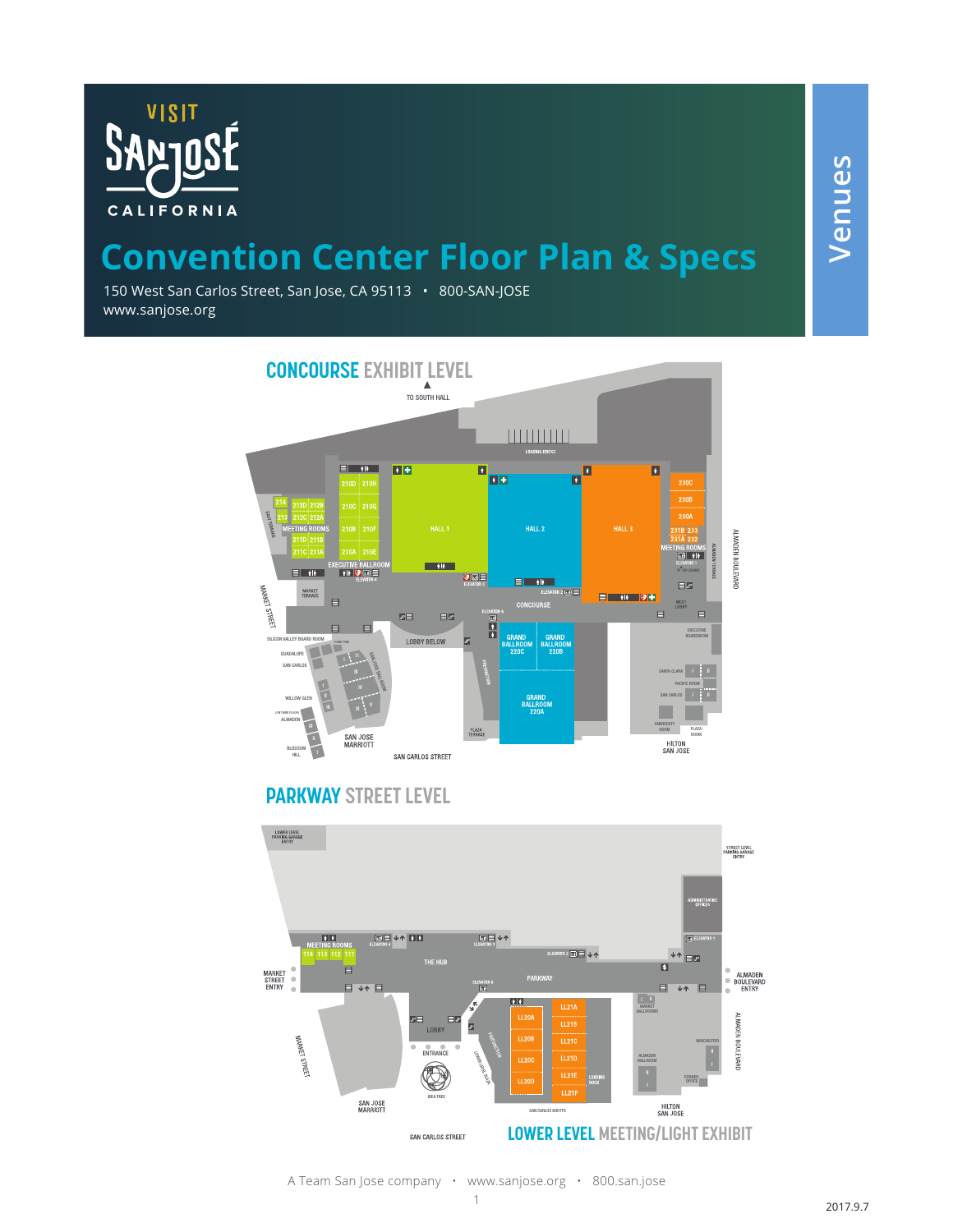

## **Convention Center Floor Plan & Specs**

| <b>ROOM</b>                                | <b>DIMENSIONS</b>                                                               | <b>CEILING</b> | <b>SQ. FT.</b> | <b>THEATER</b> | <b>CLASSROOM</b> | <b>BANQUET</b> | <b>RECEPTION</b> | <b>EXHIBIT</b><br><b>BOOTHS</b> | <b>LIGHT EXHIBIT</b><br>10 X 10'S |
|--------------------------------------------|---------------------------------------------------------------------------------|----------------|----------------|----------------|------------------|----------------|------------------|---------------------------------|-----------------------------------|
|                                            |                                                                                 |                |                |                |                  |                |                  | 10 X 10'S                       |                                   |
| <b>LL20</b>                                | 63'5" x 171'9"                                                                  | 16'            | 10,950         | 1,084          | 512              | 480            |                  |                                 |                                   |
| <b>LL20D</b>                               | 63'5" x 53'9"                                                                   | 16'            | 3,438          | 370            | 176              | 160            |                  |                                 |                                   |
| LL20C                                      | 63'5" x 31'9"                                                                   | 16'            | 2,037          | 168            | 96               | 80             |                  |                                 |                                   |
| LL20B                                      | 63'5" x 31'9"                                                                   | 16'            | 2,037          | 168            | 96               | 80             |                  |                                 |                                   |
| LL20A                                      | 63'5" x 53'9"                                                                   | 16'            | 3,438          | 370            | 176              | 160            |                  |                                 |                                   |
| LL20BC                                     |                                                                                 | 16'            |                | 431            | 192              | 200            |                  |                                 |                                   |
| LL20AB                                     |                                                                                 | 16'            |                | 544            | 288              | 240            |                  |                                 |                                   |
| LL20CD                                     |                                                                                 | 16'            |                | 544            | 288              | 240            |                  |                                 |                                   |
|                                            |                                                                                 |                |                |                |                  |                |                  |                                 |                                   |
| LL Prefunction                             |                                                                                 | $16' - 17'$    | 3,171          | $\sim$         | $\overline{a}$   | ÷              | 332              | $\sim$                          | 83                                |
| Light Exhibit<br>(Includes LL Prefunction) | 93'5" x 195'2 1/2"<br>+32'1" x 80'<br>diagonal section<br><b>LL Prefunction</b> |                | 14,566         |                |                  |                | 1,523            |                                 |                                   |
|                                            |                                                                                 |                |                |                |                  |                |                  |                                 |                                   |
| LL21                                       | 65'1/2" x 204'3/8"                                                              | 14'-15'6"      | 13,268         | 1,538          | 684              | 640            |                  |                                 | 51                                |
| LL21F                                      | $65'1/2''$ x<br>33'6 1/4"                                                       | 14'-15'6"      | 2,188          | 210            | 108              | 80             | ä,               |                                 |                                   |
| <b>LL21E</b>                               | 65'1/2" x 34'9"                                                                 | 14'-15'6"      | 2,276          | 210            | 126              | 120            |                  |                                 |                                   |
| LL21D                                      | 65'1/2" x 34'9"                                                                 | 14'-15'6"      | 2,276          | 210            | 126              | 120            |                  |                                 |                                   |
| LL21C                                      | 65'1/2" x 34'9"                                                                 | 14'-15'6"      | 2,276          | 210            | 126              | 120            |                  | ÷,                              | $\overline{a}$                    |
| LL21B                                      | 65'1/2" x 34'9"                                                                 | 14'-15'6"      | 2,276          | 210            | 126              | 120            |                  |                                 |                                   |
| LL21A                                      | 65'1/2" x<br>30'3 1/8"                                                          | $14' - 15'6''$ | 1,967          | 150            | 108              | 80             |                  |                                 |                                   |
| LL21AB                                     |                                                                                 | 14'-15'6"      |                | 435            | 207              | 200            |                  |                                 |                                   |
| LL21CD                                     |                                                                                 | 14'-15'6"      |                | 465            | 216              | 200            |                  |                                 |                                   |
| LL21EF                                     |                                                                                 | 14'-15'6"      |                | 465            | 216              | 200            |                  |                                 |                                   |
| LL21ABC                                    |                                                                                 | 14'-15'6"      |                | 720            | 384              | 320            |                  |                                 |                                   |
| LL21DEF                                    |                                                                                 | 14'-15'6"      |                | 780            | 384              | 320            |                  |                                 |                                   |
|                                            |                                                                                 |                |                |                |                  |                |                  |                                 |                                   |
| Grand Ballroom 220                         | 151'9 1/8" x<br>237'7 1/2"                                                      | 14'10" - 28'   | 35,194         | 3,900          | 1,880            | 2,120          | ÷.               |                                 |                                   |
| Grand Ballroom 220A                        | 151'9 1/8" x<br>145'7"                                                          | 14'10" - 28'   | 21,784         | 2,036          | 996              | 1,060          | ä,               |                                 |                                   |
| Grand Ballroom 220B                        | 73'5 1/4" x<br>91'9 3/8"                                                        | 14'10" - 28'   | 6,738          | 782            | 336              | 420            | ÷,               |                                 |                                   |
| Grand Ballroom 220C                        | 73'1 1/8" x<br>91'9 3/8"                                                        | 14'10" - 28'   | 6,672          | 770            | 336              | 410            |                  |                                 |                                   |
| Grand Ballroom 220BC                       |                                                                                 |                |                | 1,552          | 672              | 830            |                  |                                 |                                   |
|                                            |                                                                                 |                |                |                |                  |                |                  |                                 |                                   |
| <b>Grand Ballroom Prefunction</b>          |                                                                                 |                | 8,580          |                |                  |                | 225              |                                 |                                   |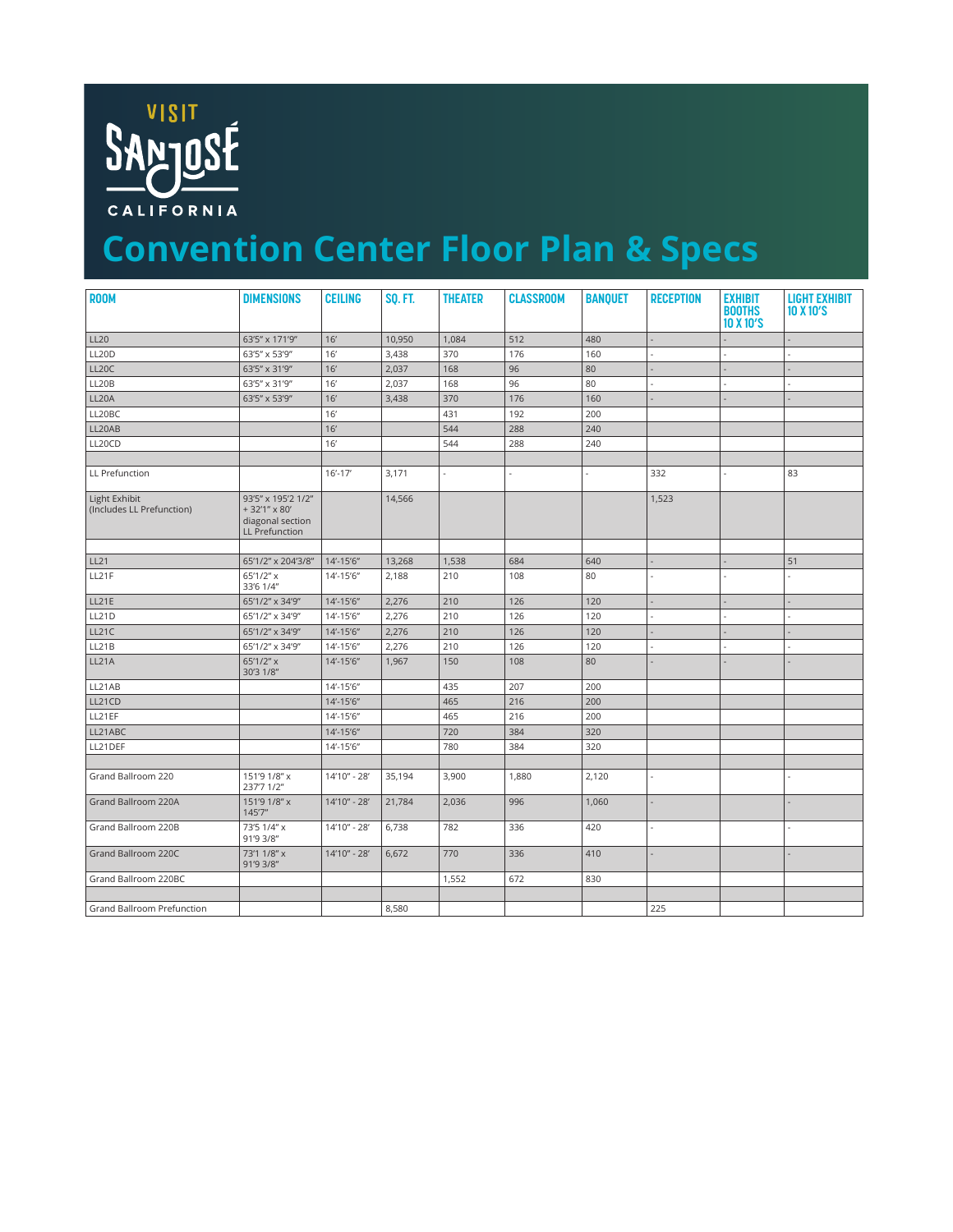| <b>NEW DESIGNATION</b>                | <b>DIMENSIONS</b>              | <b>CEILING</b> | <b>SO. FT.</b> | <b>THEATER</b> | <b>CLASSROOM</b> | <b>BANQUET</b> | <b>RECEPTION</b> | <b>EXHIBIT</b><br><b>BOOTHS</b> | <b>LIGHT EXHIBIT</b><br>10X10'S |
|---------------------------------------|--------------------------------|----------------|----------------|----------------|------------------|----------------|------------------|---------------------------------|---------------------------------|
|                                       |                                |                |                |                |                  |                |                  | 10 X 10'S                       |                                 |
| Concourse Level Prefunction           |                                |                | 53,077         |                |                  |                |                  |                                 |                                 |
| Hall 1                                | 200' x 212'                    | 32'            | 43,000         | 4,560          | 2,048            | 1,920          |                  | 230                             |                                 |
| Hall 2                                | 235' x 210'                    | 32'            | 50,000         | 5,788          | 2,608            | 2,360          |                  | 290                             |                                 |
| Hall 3                                | 270' x 179'                    | 32'            | 50,000         | 5,562          | 2,256            | 2,229          |                  | 280                             |                                 |
| Hall 1, 2 & 3                         | 270' x 600'                    | 32'            | 143,000        | 15,586         | 7,628            | 8,750          |                  | 800                             |                                 |
|                                       |                                |                |                |                |                  |                |                  |                                 |                                 |
| Executive Ballroom 210                | 116' x 188'                    | 29'3"          | 22,000         | 2,400          | 1,491            | 1,260          |                  | 107                             |                                 |
| Executive Ballroom 210H               | 47' x 42'                      | 29'3"          | 1,974          | 180            | 84               | 110            |                  |                                 |                                 |
| Executive Ballroom 210G               | 47' x 42'                      | 29'3"          | 1,974          | 180            | 84               | 110            |                  |                                 |                                 |
| Executive Ballroom 210F               | 47' x 42'                      | 29'3"          | 1,974          | 180            | 84               | 110            |                  |                                 |                                 |
| Executive Ballroom 210E               | 47' x 42'                      | 29'3"          | 1,974          | 180            | 84               | 110            |                  |                                 |                                 |
| Executive Ballroom 210D               | 47' x 42'                      | 29'3"          | 1,974          | 180            | 84               | 110            |                  |                                 |                                 |
| Executive Ballroom 210C               | 47' x 42'                      | 29'3"          | 1,974          | 180            | 84               | 110            |                  |                                 |                                 |
| Executive Ballroom 210B               | 47' x 42'                      | 29'3"          | 1,974          | 180            | 84               | 110            |                  |                                 |                                 |
| Executive Ballroom 210A               | 47' x 42'                      | 29'3"          | 1,974          | 180            | 84               | 110            |                  |                                 |                                 |
| Executive Ballroom 210<br>1 Section   | 47' x 42'                      | 29'3"          | 1,974          | 180            | 84               | 110            |                  |                                 |                                 |
| Executive Ballroom 210<br>2 Sections  | 85' x 47'                      | 29'3"          | 3,995          | 420            | 217              | 210            |                  |                                 |                                 |
| Executive Ballroom 210<br>4 Sections  | 85' x 94'                      | 29'3"          | 7,990          | 1,050          | 496              | 490            |                  |                                 |                                 |
| Executive Ballroom 210<br>6 Sections  | 85' x 141'                     | 29'3"          | 11,985         | 1,638          | 806              | 600            |                  |                                 |                                 |
| Executive Ballroom 210<br>8 Sections  | 85' x 188'                     | 29'3"          | 15,980         | 2,164          | 1,065            | 840            |                  |                                 |                                 |
|                                       |                                |                |                |                |                  |                |                  |                                 |                                 |
| <b>Meeting Room 211</b>               | $71' \times 60'$               | 16'            | 4,300          | 450            | 238              | 250            |                  | 21                              |                                 |
| Meeting Room 211A                     | 27' x 30'                      | 16'            | 810            | 84             | 45               | 40             |                  |                                 |                                 |
| Meeting Room 211C                     | 43' x 30'                      | 16'            | 1,290          | 128            | 78               | 70             |                  |                                 |                                 |
| Meeting Room 211D                     | 43' x 30'                      | 16'            | 1,290          | 137            | 75               | 80             |                  |                                 |                                 |
| Meeting Room 211B                     | 27' x 30'                      | 16'            | 810            | 87             | 45               | 50             |                  |                                 |                                 |
| Meeting Room 211A-C                   | 71' x 30'                      | 16'            | 2,130          | 204            | 100              | 100            |                  |                                 |                                 |
| Meeting Room 211A-B                   | 27' x 60'                      | 16'            | 1,620          | 180            | 100              | 90             |                  |                                 |                                 |
| Meeting Room 211C-D                   | 43' x 60'                      | 16'            | 2,580          | 256            | 138              | 160            |                  |                                 |                                 |
| Meeting Room 211D-B                   | 71' x 30'                      | 16'            | 2,130          | 196            | 89               | 130            |                  |                                 |                                 |
|                                       |                                |                |                |                |                  |                |                  |                                 |                                 |
| Meeting Room 212                      | 71' x 63'                      | 16'            | 4,500          | 492            | 255              | 270            |                  | 21                              |                                 |
| Meeting Room 212A                     | 27' x 32'                      | 16'            | 864            | 87             | 45               | 50             |                  |                                 |                                 |
| Meeting Room 212C                     | 42' x 32'                      | 16'            | 1,344          | 134            | 78               | 80             |                  |                                 |                                 |
| Meeting Room 212D                     | 43' x 32'                      | 16'            | 1,344          | 137            | 82               | 80             |                  |                                 |                                 |
| Meeting Room 212B                     | 27' x 32'                      | 16'            | 864            | 96             | 54               | 50             |                  |                                 |                                 |
| Meeting Room 212A-C                   | 71' x 32'                      | 16'            | 2,272          | 222            | 97               | 130            |                  |                                 |                                 |
| Meeting Room 212A-B                   | 27' x 63'                      | 16'            | 1,710          | 183            | 102              | 90             |                  |                                 |                                 |
| Meeting Room 212C-D                   | 42' x 63'                      | 16'            | 2,646          | 272            | 154              | 160            |                  |                                 |                                 |
| Meeting Room 212D-B                   | 71' x 32'                      | 16'            | 2,272          | 252            | 121              | 140            |                  |                                 |                                 |
|                                       |                                |                |                |                |                  |                |                  |                                 |                                 |
| Meeting Room 213                      | 22' x 31'                      | $14'$          | 700            | 72             | 42               | 40             |                  |                                 |                                 |
|                                       |                                |                |                |                |                  |                |                  |                                 |                                 |
| Meeting Room 214                      | 23' x 30'                      | 14'            | 700            | 70             | 35               | 40             |                  |                                 |                                 |
|                                       |                                |                |                |                |                  |                |                  |                                 |                                 |
| Meeting Room 231<br>Meeting Room 231A | 37' x 36'<br>37' x 20'         | $14'$<br>14'   | 1,300<br>740   | 128<br>80      | 72<br>42         | 80<br>40       |                  |                                 |                                 |
|                                       |                                | $14'$          |                | 54             | 30               |                |                  |                                 |                                 |
| Meeting Room 231B                     | 37' x 16'                      |                | 592            |                |                  | 30             |                  |                                 |                                 |
| Meeting Room 232                      | 32' x 18'                      | $14'$          | 575            | 49             | 30               | 30             |                  |                                 |                                 |
|                                       |                                |                |                |                |                  |                |                  |                                 |                                 |
| Meeting Room 233                      | 25' x 18'                      | $14'$          | 450            | 42             | 24               | 30             |                  |                                 |                                 |
|                                       |                                |                |                |                |                  |                |                  |                                 |                                 |
| Meeting Room 230                      | 135' x 72'                     | $18'$          | 10,000         | 1,000          | 552              | 540            |                  | 41                              |                                 |
| Meeting Room 230A                     | 44' x 70'                      | $18^{\prime}$  | 3,080          | 330            | 168              | 180            | L                |                                 |                                 |
| Meeting Room 230B                     | 47' x 71'                      | $18'$          | 3,337          | 342            | 196              | 180            |                  |                                 |                                 |
| Meeting Room 230C                     | $42^{\prime}\times71^{\prime}$ | $18^{\prime}$  | 2,982          | 342            | 196              | 180            |                  |                                 |                                 |
|                                       |                                |                |                |                |                  |                |                  |                                 |                                 |